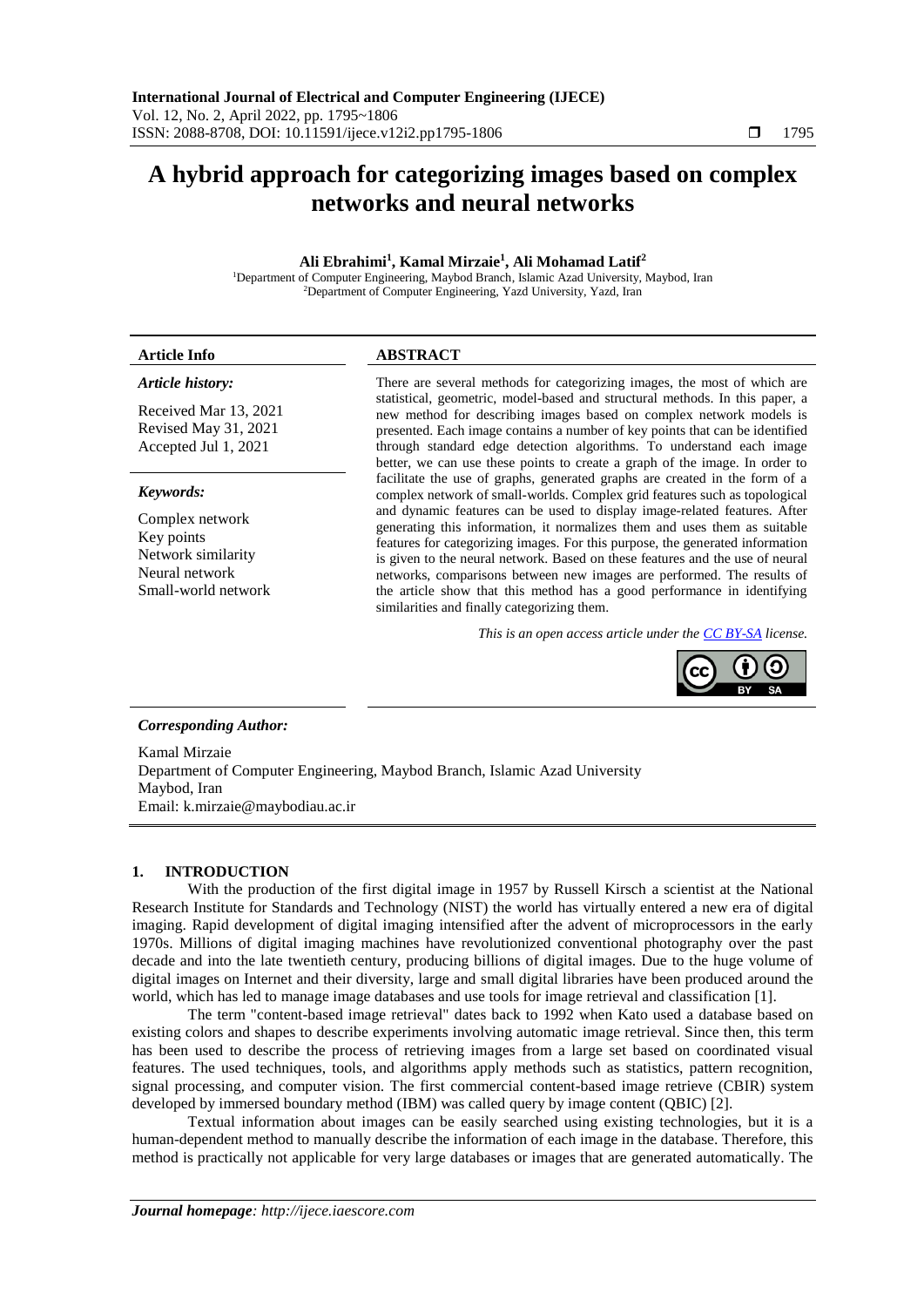original CBIR system was designed to search databases based on color, texture, and shape properties. After the development of these systems, the need for a user-friendly interface became apparent. Therefore, CBIR includes a plan that tries to meet the needs of the user and perform his searches. Conventional methods for image retrieval include: semantic evaluation, feedback method (two-way communication between machine and human), machine learning, query methods, content comparison using image distance measurement, texture, correlation matrix, and wavelet transform are all used [2].

So far, different methods with advantages and disadvantages have been introduced to identify image patterns. In recent years, the recognition of texture and the classification of images by color and form have been in the center of attention. For example, Ramesh introduced a histogram-based system that uses histogram characteristics to categorize images [3]. Moreover, Shirazi et al. [1] compared the various methods used by the vector machine for categorizing the images. Shakoor *et al.* [2] used a local entropy method to identify the image features and used them for categorization.

As mentioned, one of the most important features of any image is its key points. In other words, key points are one of the most important indicators of any image, and so far, various algorithms have been designed to identify them, some of which are more important or are used more. Edges can be used as one of the key points in identifying and classifying images. The purpose of identifying edges is to mark points in an image where the intensity of light changes dramatically. Rapid changes in image properties usually represent important events and changes in environmental characteristics [3].

The basic theory in most edge detection methods is the calculation of a local derivative operator. The size of the first derivative of the image at each point is equal to the size of the gradient. The second derivative is also obtained using the Laplace approximation. If we consider an edge as a change in brightness seen over several pixels, edge detection algorithms generally calculate a derivative of this change in brightness. After calculating the derivative, the next step is to apply a threshold to discover the points that are part of an edge. The lower the threshold, the more lines are detected and the more sensitive the results are to noise and unrelated image features. On the other hand, a high threshold may miss weak lines or parts of lines. In most works done to retrieve images or determine the similarity between two images, edge recognition has been used to identify key points. For this purpose, edge finding algorithms such as Harris, Shi, Sift, and Surf. have been used. As the name implies, these algorithms are used to identify edges or corners of an image that are more important than other points. Each of these algorithms has been used in specific cases, but in general, each has been created to complete the shortcomings of other existing algorithms and to create a more accurate algorithm for edge and key point detection, although a complete and accurate edge algorithm for all images has not been designed yet [4].

For example, the scale invariant feature transform (SIFT) algorithm is used in tasks such as matching different faces of a body or scene, and identifying objects. The characteristics obtained are somewhat constant regardless of the image scale, rotation, change of view, and lighting variations [4]. The speed-up robust feature (SURF) algorithm is also a feature and descriptor detection method, and its standard version is much faster than SIFT. The algorithm with an accurate and decisive approximation is used to detect points, which can be calculated with the help of the integral. SURF is used to detect objects, individuals, or faces to rebuild 3D scenes for tracking objects [5]. Another algorithm is the Shi-Tomasi method, in which the minimum of the values is computed. Based on the matrix theory, these values are used to identify the edges and key points [6]. One of the other algorithms is the Harris method, which is introduced by Harris and Stephens and improved the moravec corner detector method [7].

Tomasi and Kanade [6], founded the theory of graphs in 1736 by solving the problem of the Konigsberg Stairs. But James Joseph Sylvester was the first to call these mathematical models graphs in 1878. Graphs play an important role in simplifying images and their understanding by computer systems. As we know, each graph consists of a number of nodes that are connected to each other by edges. Graphs have different models (directed graph, undirected graph, mixed graph, weighted graph, oriented graph, and cycle graph).

Graph similarity determination is particularly challenging as graphs fail to be naturally represented or converted into vector spaces. Likewise, graphs intended for pattern recognition have many edges and nodes, rendering them are busy. Graph similarity can be measured in a variety of ways. Main methods are based on graph spacing in graph edit distance (GED) [8], [9], the graph core [10]–[12], and graph matching and topological description methods [12]. Sanfeliu and Fu [8] pioneered the notion of GED, which is being widely used. Graphs can be typically converted to string sequences, with their direction utilized to compare these strings [13]. Using the Levenshtein distance, Hancock calculated string similarity [14]. Tang converted the graphs to the string, and based on the theory of the catch graph, and using the dynamic time deviation of dynamic time warping (DTW), calculated the similarity of the fibers [15]. This problem was formulated by Kelly and Hancock [13] to increase the likelihood of series-mediated binary graph alignment. The Gao algorithm distance (GAD) provided a histogram based on GED calculation for two graphs [16].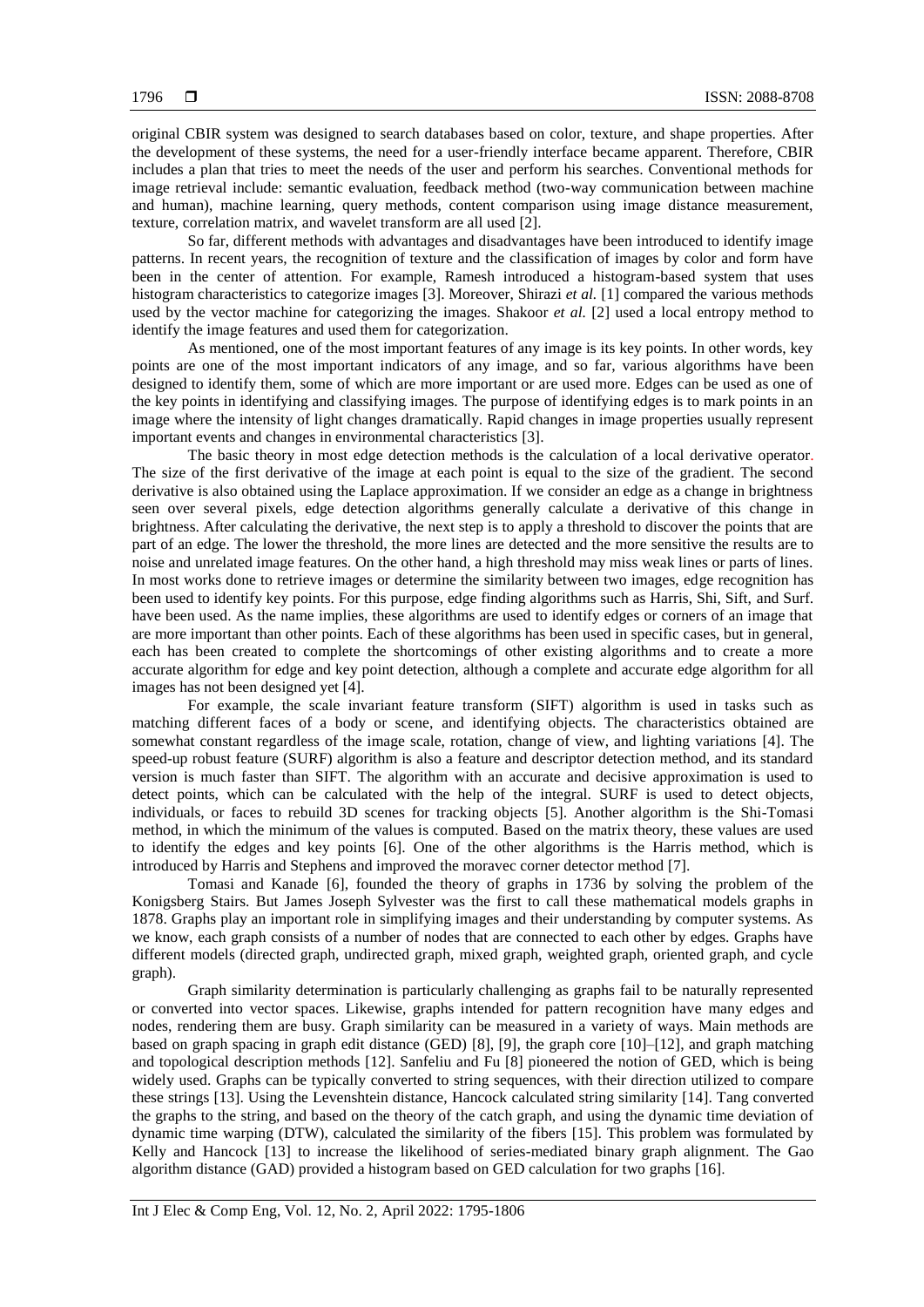Graph similarity can also be measured by calculating the similarity between a couples of frequentlyused pattern-based graphs. There are simple as well as complex patterns. Core graph function development practices have been thoroughly examined in the best possible way. These methods can be broadly categorized based on sub-classes [8], shortest paths [5], random steps [15] and sub-graphs [12].

In stochastic nuclei, graph similarity is measured by counting basic steps between each pair. This kind of core is usually very complex and shaky. By replacing the steps with paths, Bargwardt *et al.* introduced the shortest nucleus of the path on the graphs [11]. The main goal is to map the graphs into vector spaces in which important dimensions are concerned. Furthermore, various image processing methods can be investigated by reviewing the manifold method if a given graph can be embedded in manifold template space. Nevertheless, a number of counterparts are applicable in creating low-dimensional spaces for a graph set. This can be accomplished by representing graphs using pattern vectors. This problem can be solved using topological descriptors [16], [17]. These methods first map out each graph and then use the spacing and metric on the vector to study the graphs. Many actions have been taken to illustrate the topology of the graph. For example, research [18], [19] mapped the structure of a graph into a fixed-length design through the spectral graph theory. They exploited vectors derived from graphs to manage the calculation of the distance between two graphs and evaluate their structures according to principal component analysis (PCA) and multidimensional scaling (MDS) techniques.

The Gao graph with the histogram schematics [20] is similar to the Luo method [18]. In this method, the cost function or node similarity level in similar vectors in the two graphs cannot be formulated. The determination of both cases may be tricky, rendering the method disadvantageous mainly because it fails to examine graph structures in accordance with histogram plotters. The present article used the method of displaying complex networks. Complex networks are characterized as taking advantage of the combination of graph theory, probability theory. Recent efforts have led to the use of complex networks in various applications and fields. For example, Khani and Mirzaei used the structure of the small network for simulating cancer as a multi-functional approach to biological systems [20].

Liu *et al.* [21] provided a time series clustering given the high dimensions of multivariate time series and most previous work focusing on univariate time series clustering, a new method based on principal component analysis to achieve clustering. Multivariate time series are presented with more speed and accuracy. They are inspired by the traditional k-Means clustering method and have used the detailed algorithm of the proposed Mc2PCA method to analyze and cluster multivariate time series.

[Lü](https://www.sciencedirect.com/science/article/abs/pii/S0378437119302894#!) *et al*. [22] provided a new technology to research the problem of the synchronization transmission of spiral wave and turbulence between uncertain time-delay neuronal networks with different node numbers and topologies. Recently novel ideas about advancing evolutionary dynamics towards new phenomena including many new topics, even the dynamics of equivalent social networks have been proposed. In fact, they include more advanced complex networks and incorporate them with the coupled map lattices (CMLs), which are usually used for spatiotemporal complex systems simulation and analysis [23], [24].

This study graphically represented the structure of a complex network-based grid. The graph structure is initially mapped as a complex network, followed by the description of the graph structure by deriving the topological and dynamic complexity of the complex network. These features were extracted using neural networks and will be used to categorize images.

The study of complex networks is a young and active area of scientific research (since 2000) inspired largely by empirical findings of real-world networks such as [computer networks,](https://en.wikipedia.org/wiki/Computer_network) [biological](https://en.wikipedia.org/wiki/Biological_network)  [networks,](https://en.wikipedia.org/wiki/Biological_network) technological networks, [brain networks,](https://en.wikipedia.org/wiki/Connectome) [climate networks](https://en.wikipedia.org/wiki/Climate_networks) and [social networks.](https://en.wikipedia.org/wiki/Social_network) [Euler's](https://en.wikipedia.org/wiki/Euler) solution of the [Seven Bridges of Konigsberg problem](https://en.wikipedia.org/wiki/Seven_Bridges_of_K%C3%B6nigsberg) is considered to be the first true proof in the theory of networks.

Complex networks can be categorized into three models: i) random networks, ii) small-world networks, and iii) scale-free networks. In the random model, which is the simplest model, the edges are added randomly. A small-world network is a type of [mathematical graph](https://en.wikipedia.org/wiki/Graph_(discrete_mathematics)) in which most nodes are not neighbors of one another, but the neighbors of any given node are likely to be neighbors of each other and most nodes can be reached from every other node by a small number of hops or steps. Specifically, a smallworld network is defined to be a network where the [typical](https://en.wikipedia.org/wiki/Expected_value) distance L between two randomly chosen nodes (the number of steps required) grows proportionally to the [logarithm](https://en.wikipedia.org/wiki/Logarithm) of the number of nodes N in the network.

A scale-free network is a type of random network in which some nodes have been removed. In this network, a small number of nodes are very important and by removing them, the network is broken. These nodes are called poles. Social networks are scale-free networks.

The complex network edges as a graph can be binary, weight-oriented, and directional. In this article, only an undirected model was checked. The non-directional complex network model was usually represented by the W matrix, where  $w(i, j)$  is the weights that connect node i to node i.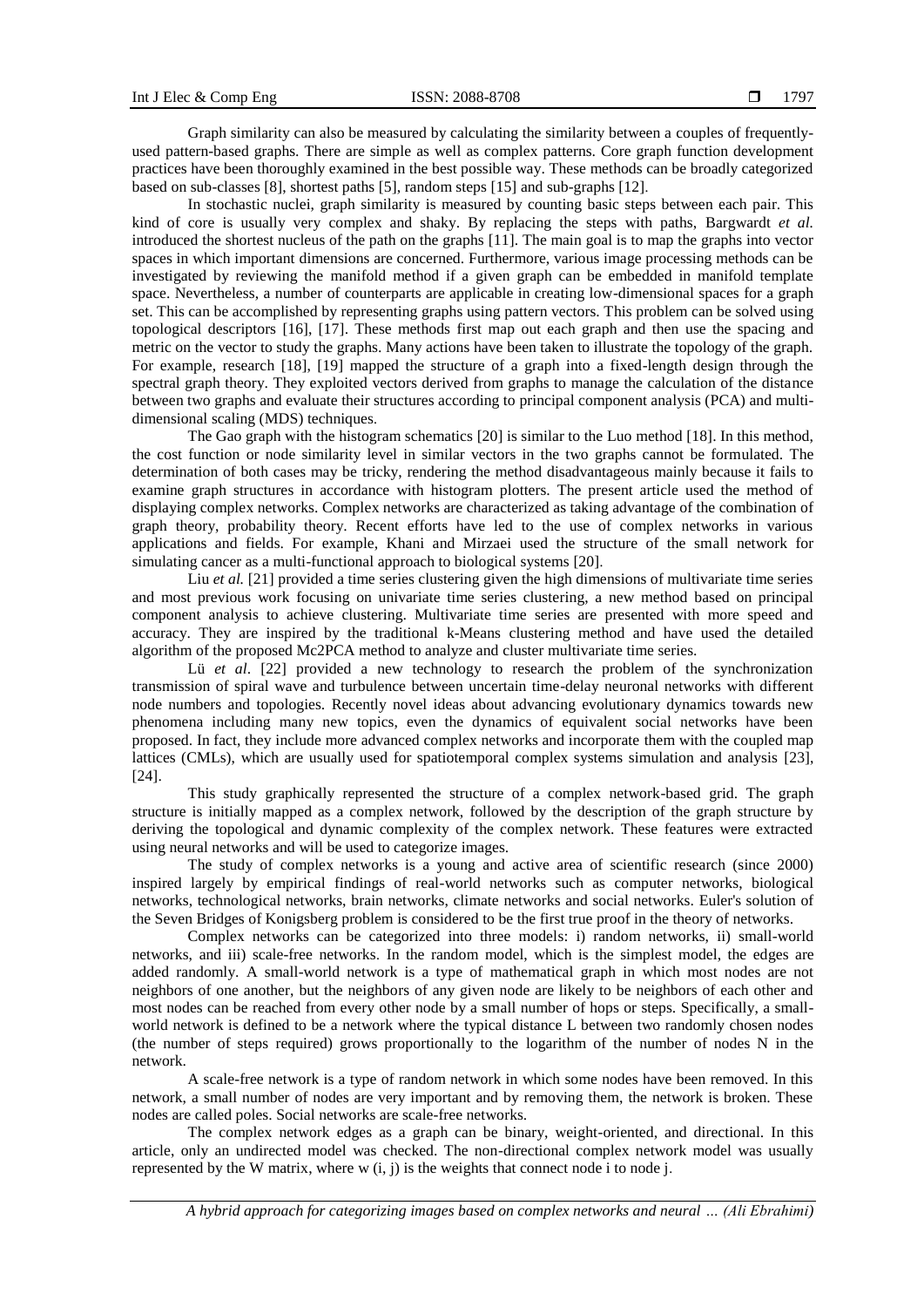The topology and complexity of the network can be detected using the measurements taken from the graph theory and also for complex network research. Every complicated network has a specific topological design that determines how to connect. Accordingly, complex networks can be transformed depending on what measures are used, facilitating the derivation and classification of suitable topological designs .

Grade distribution is an important attribute of the vertex in the graph. Given vertex degrees, many measures can be formulated, with the two most straightforward measurement techniques as in (1) and (2):

$$
K_{max} = max_i K_i \tag{1}
$$

$$
K_{avg} = \frac{1}{n} \sum_{i=1}^{n} K_i
$$
\n<sup>(2)</sup>

where  $K_i$  indicates the degree of node i. Structural and dynamic networks can be principally characterized by connectivity degree distribution, including: i) entropy, ii) energy, and iii) average connection degree.

The entropy of connectivity degree distribution can be determined as shown in (3):

$$
K_{jd}(k, k') = -\sum_{k, k'=1}^{K_{max}} p(k, k') \log(p(k, k')) \tag{3}
$$

The normal distribution-associated energy can be determined as shown in (4):

$$
E = \sum_{k,k'=1}^{K_{max}} p(k,k')
$$
\n(4)

One way to detect the loop is through the clustering coefficient, which is beneficial for network analysis like degree. Two different clustering coefficients are typically used, the first of which, according to the definition of nondirectional networks, is as in (5):

$$
E = \frac{3N_{\Delta}}{N_3} \tag{5}
$$

where  $N_{\Delta}$  represents the number of triangles on the grid and  $N_3$  represents the triangles.

A triangle has three vertices, with an edge between each pair, a triangular connected set of three vertices, whose two vertices are adjacent to a third one (i.e., central vertex). Clustering factors can be obtained for a grid by calculating the mean clustering factor for each vertex. The clustering factor of vertex i can be measured as in (6):

$$
C_i = \frac{N_{\Delta}(i)}{N_3(i)}\tag{6}
$$

where  $N_{\Delta}(i)$  denotes the number of triangles with vertices i and  $N_3(i)$  denotes the number of triangles, i.e., the central vertex. The clustering coefficient of a network can be defined as in (7):

$$
\bar{C} = \frac{1}{N} \sum_{i} C_i \tag{7}
$$

The distance is an important size, depending on the overall network structure. We can measure the network as the mean of the shortest distance by calculating the mean distance of the shortest line (path) for each pair of vertices, such as (8):

$$
d_G = \frac{1}{N(N-1)} \sum_{i+j} d_{ij} \tag{8}
$$

 $d_{ii}$  represents the shortest line distance from vertex i and vertex j.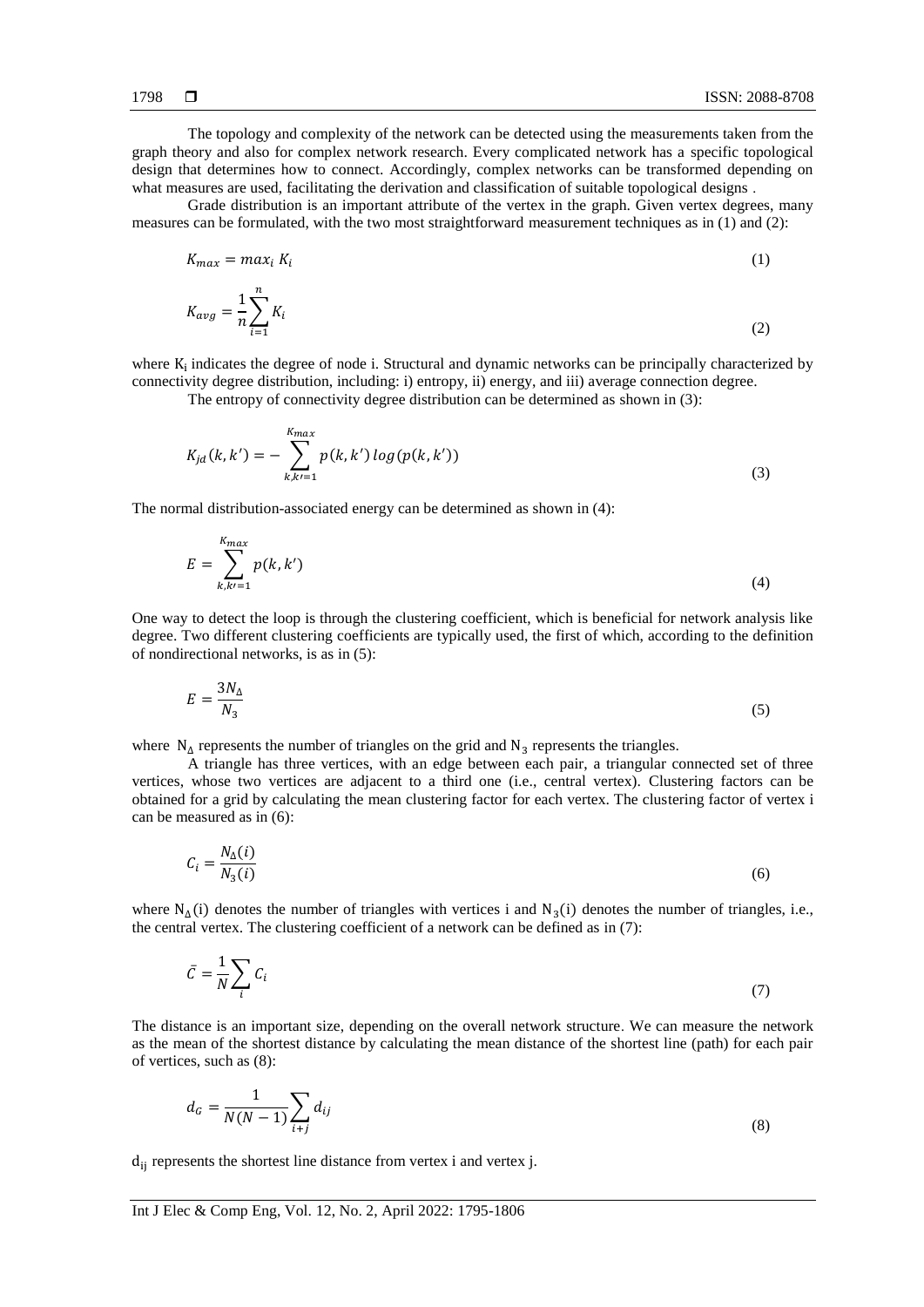#### **2. DISPLAY OF COMPLEX NETWORK PROPERTIES**

This section initially models a graph by a complex network and, consequently, extracts the dynamic and topological properties of the above network to detect the graph structure, which is named "Display of complex network properties of a complex network properties extraction (CNCRG) graph". Thus, the distance between CNCRGs can be taken as a similarity index between the two graphs. Regarding the relation between graph edges constituting the basic elements of the graph structure, CNCRGs would help identify the differences between the two graphs. This can be associated with GED, which takes into account differences in the binding of the graphs through the order of editing operations, including adding, deleting, and replacing the edges. The CNCRG is completely independent of the cost function.

#### **3. PROPOSED APPROACH BASED ON COMPLEX NETWORKS AND NEURAL NETWORKS**

In this paper, the proposed method was a combination of complex networks and neural networks. Using the complex network, the properties were extracted and then, the neural network was used to classify. Assume graph  $G=(V, E)$ . Here, E and V indicate the set of edges and vertices, respectively.  $|E|$  and V denote the number of edges and nodes of the graph G, respectively. The network model can be defined as  $GN=(V_N, E_N)$  for the G graph. Each edge of the graph G is a vertex GN. The weighting vector for each vertex can be measured by evaluating the relationship between and geometric position of the edges, as shown in Figure 1, the weighting vector for vertex i can be measured as seen in (9):

$$
e_i = (l_i, d_i, d_{1i}, d_{2i}, x_i, y_i) \tag{9}
$$

where  $l_i$  represents edge length,  $d_i$  represents the distance between the edge center and graph center (Point o),  $d_{2i}$  and  $d_{1i}$  the intervals from the beginning of the edge to the center of the graph (point o) and from edge end to graph center (point o) and  $x_i$  and  $y_i$  are the center point coordination of the edges.



Figure 1. Schematic representation of a graph based on a complex network

The network is formed by a set of nondirectional edges E that connects each pair of vertices. The value of the edge of vertex i to vertex j can be calculated using the Euclidean distance between  $e_i$  and  $e_j$ :

$$
W_{ij} = d(e_i, e_j) \tag{10}
$$

Therefore, the network can be mapped as  $|E| \times |E|$  and show the weight w with the matrix.

$$
W_{ij} = W([e_i, e_j])
$$
\n<sup>(11)</sup>

And then normalize it to form:

$$
W = \frac{W}{\max(w_{ij} \in W)}\tag{12}
$$

The network model  $GN=(V_N, E_N)$  is initially a regular network that connects the set of edges of  $E_N$ to each node of the network; although however, this regular network does not offer any good useful features for the program. Hence, this regular network must be transformed into a complex network with appropriate characteristics. Here we carry this transition using the method applied by Tang *et al.* [15] and define the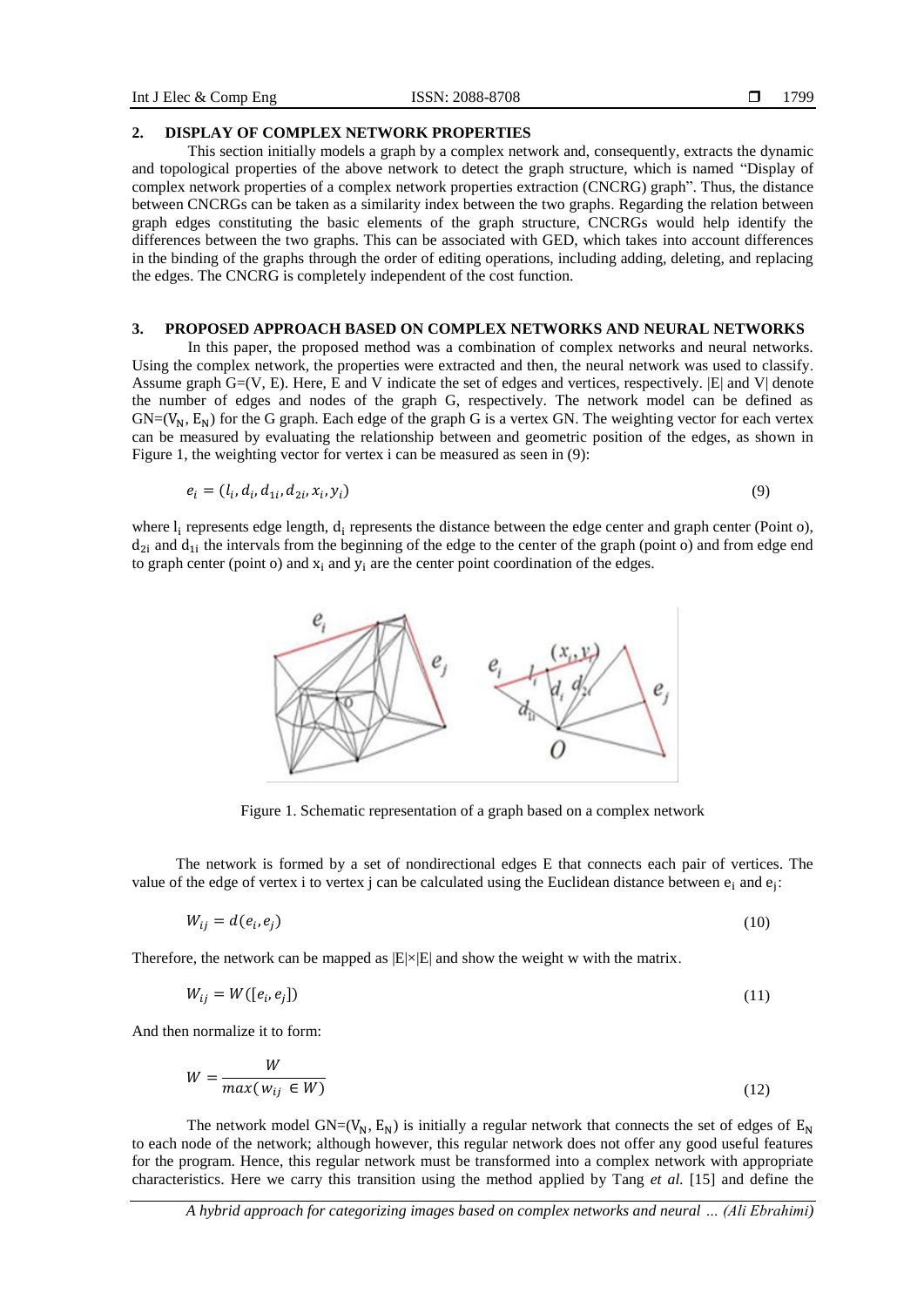threshold t. This transition is performed to create a new edge set for the network by choosing a subset of performed the  $E_N$  of  $E_N$  which eliminates the need for the edges of the  $E_N$  to have a lower weight than the threshold of t. This can be defined as:

$$
G_{CN}^t = \delta(G_N, t) = \begin{cases} w_{ij} = 0 & \text{if } w_{ij} \ge t \\ w_{ij} = 1 & \text{if } w_{ij} < t \end{cases}
$$
(13)

where t varies between  $t_0$  and  $t_f$  and the first and final thresholds  $(t_f, t_0)$  are user-defined.

Given a graph G=(V, E), we first model the graph structure using network  $G_N$  and then extract measurements from networks  $G_{CN}^t = \delta(G_N, t)$  by varying the threshold t. Afterwards, our CNCRG is performed as the concatenation of these measurements. Three distinct feature vectors are proposed, i.e., degree descriptors, joint degree descriptors, and clustering-distance descriptors.

Using formulas described in (1)-(3),  $\varphi_t$  denote degree descriptors as follows:

$$
\varphi_t = (K_{max}(t), K_{avg}(t), K_d(t)) \tag{14}
$$

Using formulas described in (3) and (4),  $\gamma_t$  denote joint degree descriptors as follows:

$$
\gamma_t = (H_{jd}(t), E_{jd}(t)) \tag{15}
$$

Using formulas described in (7) and (8),  $\xi_t$  denote clustering-distance as follows:

$$
\xi_t = (\bar{C}(t), G_d(t))
$$
\n(16)

The final feature vector for  $G_{CN}^t$  can be computed as:

$$
f_{t} = [\varphi_{t}, \gamma_{t}, \xi_{t} \tag{17}
$$

with the feature vector for  $G_{CN}^t$ , our CNCRG can be computed as the concatenation of  $f_t$  at different stages of the evolution of the network, according to the following:

$$
CNCRG = f_{t0}, f_{t1}, \dots, f_{tj} \tag{18}
$$

This approach is used to convert the regular network to the complex network, as illustrated in Figure 2.



Figure 2. The image of a shape and its complex network

In [14], they showed the complex network  $G_{c_n}^{t_0}$  is as suitable for the small-world model. This complex network model has two main characteristics: i) high clustering coefficient and ii) small-world property that can be based on the discussed issues. The clustering coefficients listed in (7) can be used to evaluate the characteristics of high clustering coefficients. The small-world property is quantified based on whether an average shortest distance is present on the network (8).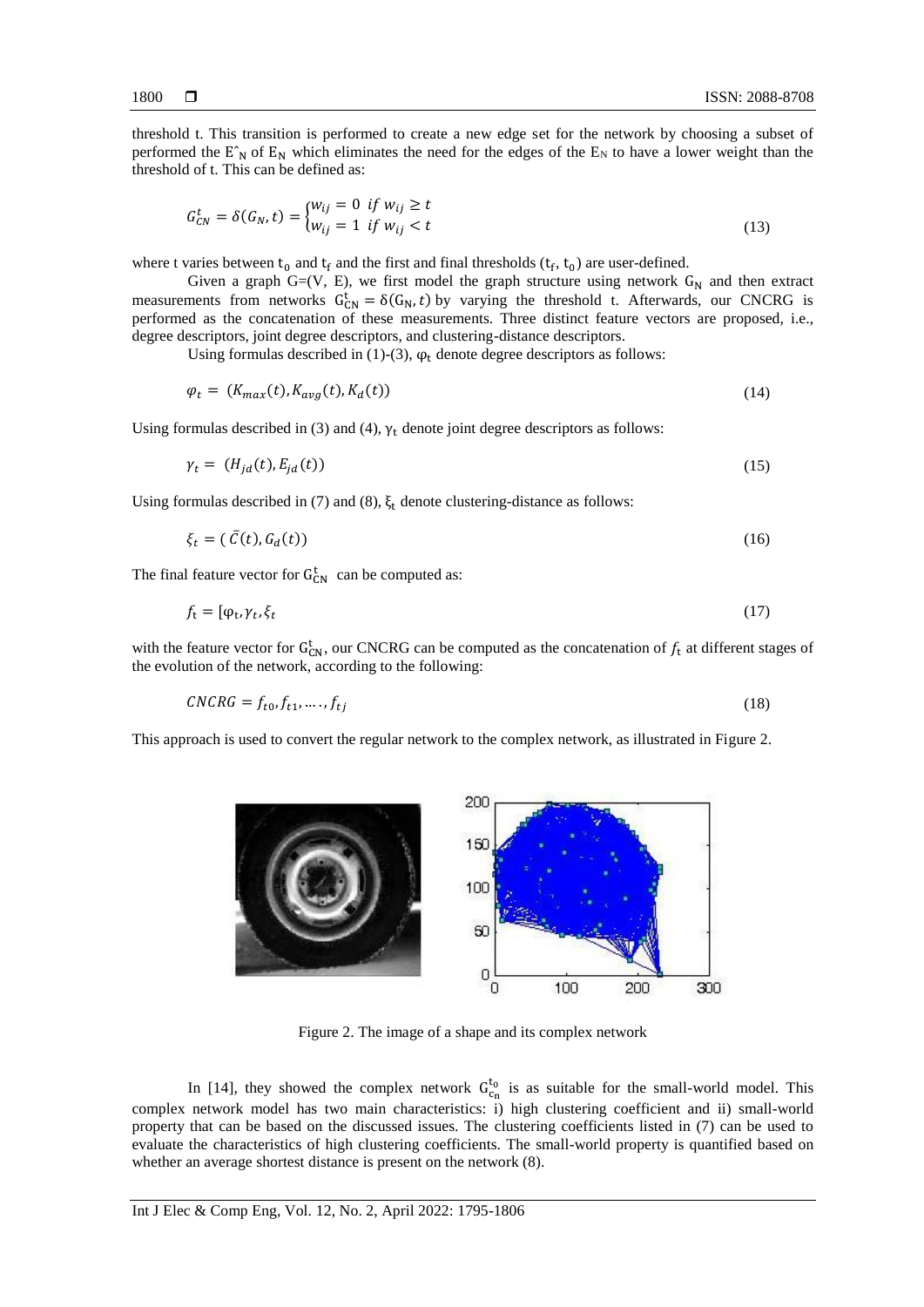In this paper, the four algorithms introduced in the previous section for identifying the edge were used to obtain the best pattern for identifying the corners and key points, and its output was examined for two standard images (camera man and house) in MATLAB software. The results of the implementation of the algorithms and their comparison together indicated that the Harris algorithm has higher accuracy and speed, and thus, it is used in the rest of the stages. It shows in Table 1.

| Number of Edges |           | Number of Nodes |           | Method      | Seq. |
|-----------------|-----------|-----------------|-----------|-------------|------|
| House           | Cameraman | House           | Cameraman |             |      |
| 5050            | 16836     | 101             | 184       | Harris      |      |
| 19900           | 27150     | 200             | 258       | Shi         |      |
| 63903           | 390286    | 358             | 883       | <b>SIFT</b> | 3    |
| 4186            | 16110     | 92              | 179       | <b>SURF</b> |      |

Table 1. The comparison of the number of nodes and edges with two standard images

There are several ways to identify neighbors in order to network and connect with them. For example, Leandro *et al.* [25] use the tourist walk method. In this method, first each node is randomly selected and then the nearest node is selected based on the Euclidean distance between them. Then the edge between these two nodes is drawn. Now for the new node, the nearest node other than the previous node is selected. This method continues until they reach one of the pre-selected points. Eventually all of these networks will be merged and a new network will be created. Tang *et al*. [19] used the k-means algorithm to identify neighboring nodes.

This paper used the k-nearest neighbors (K-NN) algorithm to identify neighbors and uses triangles to construct triangles; in other words, after identifying the nodes adjacent to one node, the edge was formed between the main noun and the neighbors. Finally, after performing this process for all nodes, the parameters related to the shortest path, clustering coefficient, and other required parameters were extracted. Figure 3 shows the steps of the proposed approach.



Figure 3. Classification of images with the proposed hybrid approach

- − Step 1-Edge detection and extraction of key points of the image
- − Step 2-Segmentation of points using Euclidean distance to form triangular areas
- − Step 3-After identifying nodes and their relationship, the network is formed using specified nodes and the relationships between them.
- − Step 4-complex network properties extraction (CNCRG) for image description
- − Step 5-The information obtained from the previous step is given for neural network training. For this purpose, 70% of information is used for network training and 15% for verification and the remaining 15% for testing.

## **4. RESULTS**

# **4.1. Performance evaluation of the proposed method**

System testing is conducted on various sample images available in MATLAB software, for example, the corresponding results for two images with their outputs to form a complex network are shown in Figure 4 and Figure 5. Assume that our image is a matrix m\*n, where m and n indicate the number of rows and columns, respectively. For assigning a number to pixel A, which is located in row i and column j, where  $1 \le i \le m$  and  $1 \le j \le n$ , the number is obtained by the following relation to the pixel: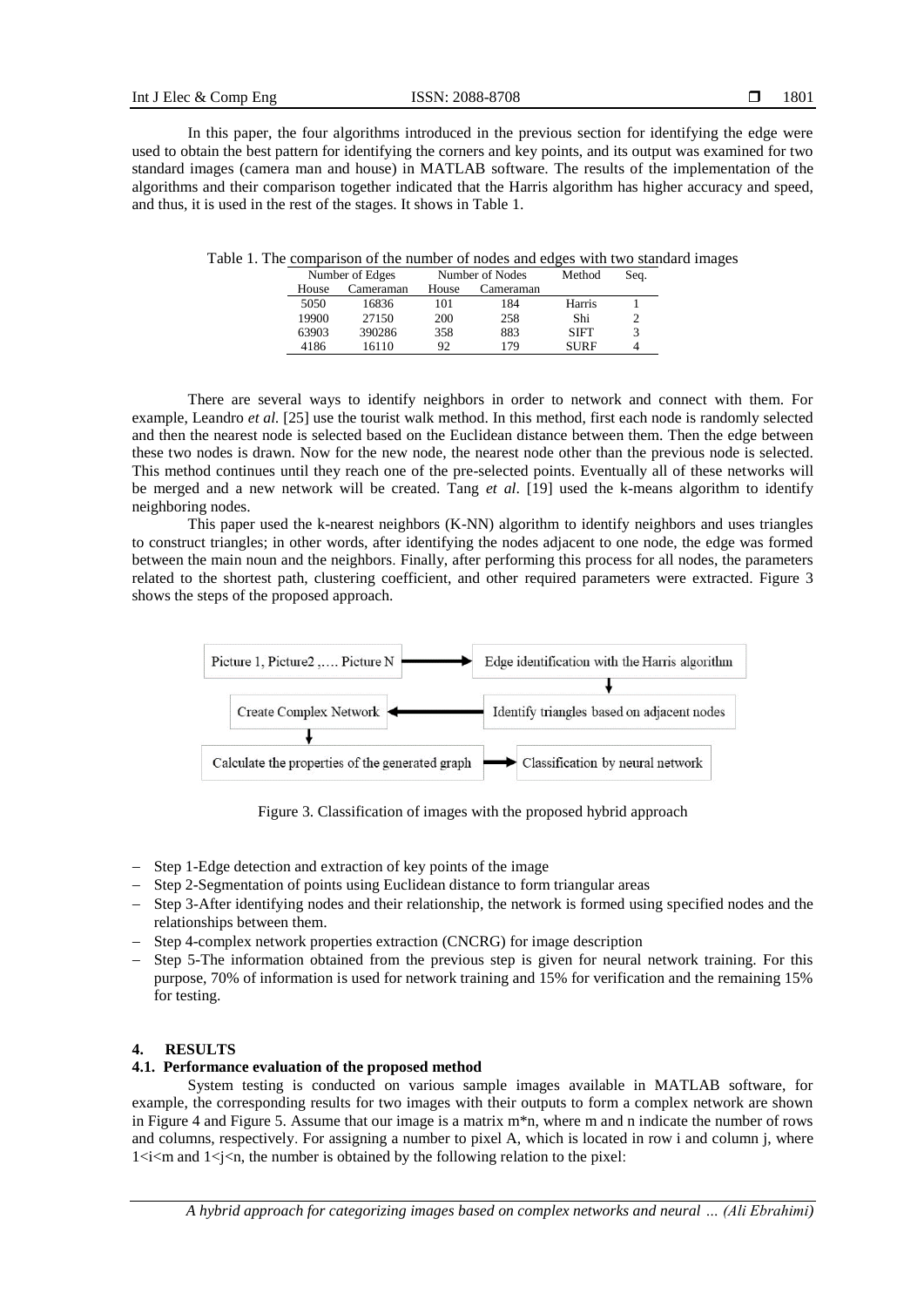$$
k = (i-1) * n + j \tag{19}
$$

For better comparison, the edges of the image are identified according to Harris and SURF algorithms, which part of the results is shown in Tables 2 and 3.



Figure 4. Result of cameraman image processing



Figure 5. Result of home image processing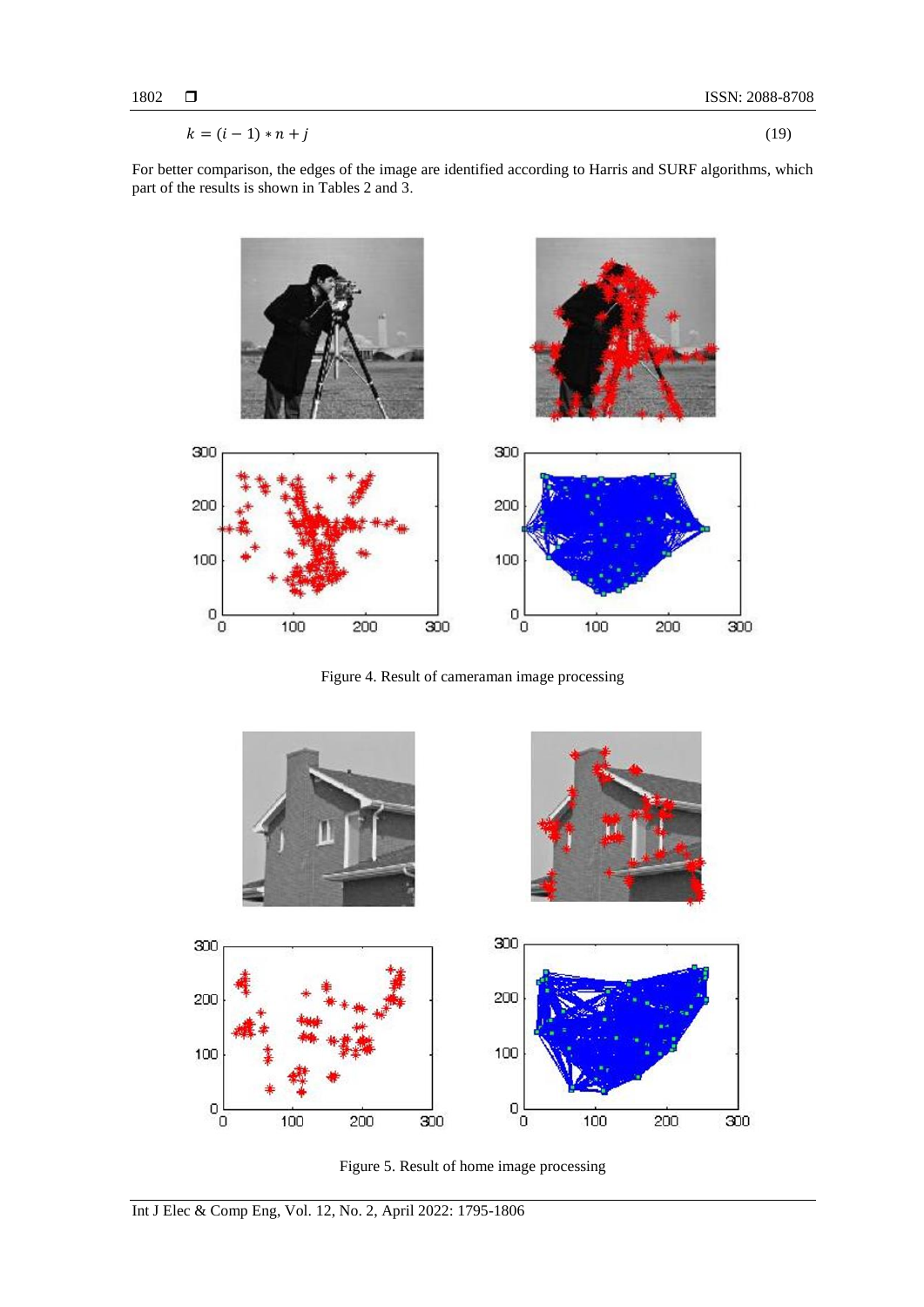| Table 2. I all of sample morthanon with Hams algorithm |          |              |            |               |        |  |  |  |
|--------------------------------------------------------|----------|--------------|------------|---------------|--------|--|--|--|
| Picture                                                | Node No. | Triangle No. | Clustering | Distance Avg. | Weight |  |  |  |
|                                                        | 40       |              | 3.9        | 59.86         | 96     |  |  |  |
|                                                        | 38       |              | 3.7        | 58.2          | 87     |  |  |  |
|                                                        | 43       | 16           | 3.97       | 60.07         | 97     |  |  |  |
|                                                        |          |              | 3.83       | 59.98         | 89     |  |  |  |

Table 2. Part of sample information with Harris algorithm

Table 3. Sample part information with SURF algorithm

| Picture | Node No. | Triangle No. | Clustering | Distance Avg. | Weight |
|---------|----------|--------------|------------|---------------|--------|
|         |          |              | 3.9        | 72.71         |        |
|         | 62       | 20           | 3.7        | 70.32         | 93     |
|         |          | 27           | 3.97       | 75.43         | 98     |
|         |          | າາ           | 3.83       | 712           | 94     |

Then information of x and y pixels and their numbers were stored in a table. Then, Euclidean distance between them was calculated, and the output was stored in a matrix containing the number of pixels, and the distance between them. Then, based on the closest neighboring algorithm, the nodes were identified, and practically triangular triangles were formed. Then, the network properties were obtained from the formation of graphs based on triangles.

The above information normalized and output data for each image, including the number of identified nodes and triangles, the clustering coefficient, the average shortest distance, and finally, the normalized weight were stored in a table. This information was then transferred to the neural network for classification. For the initial test, the synthetic sample was first used for testing. An artificial dataset is a set of images of a home model using a set of images. Adjacent houses have been achieved with a 2-degree rotation. The total number of images was 180 images, with the grid diagram shown in Figure 6. This suggests a similar node number but different edge structures of the graphs .



Figure 6. Sequence of the model house with feature points in the top row and the associated Delaunay diagram with the Harris algorithm

As for other complex network parameters, the situation was the same, and the case was approximately equal to the original image values. The reason for the difference was the rotation of the images. To test the system, the coil image set consisted of two classes, and each class consisted of 72 images, including duck and box images. The images of these two sets had a 5-degree rotation angle around the Y-axis. As previously stated, the table for each image was provided and stored in a table for neural network training.

The results of the duck image with the dual algorithm discussed in Figures 7 and 8 are shown for the box image in Figures 9 and 10. The results of the work on these images illustrated the better performance of the Harris algorithm. Besides, the similarity for the box-related class was even better due to the box shape structure and the clearness of the corners in each rotation, while the information for the duck image was distinct, and the number of edges varied in each segment.

*A hybrid approach for categorizing images based on complex networks and neural … (Ali Ebrahimi)*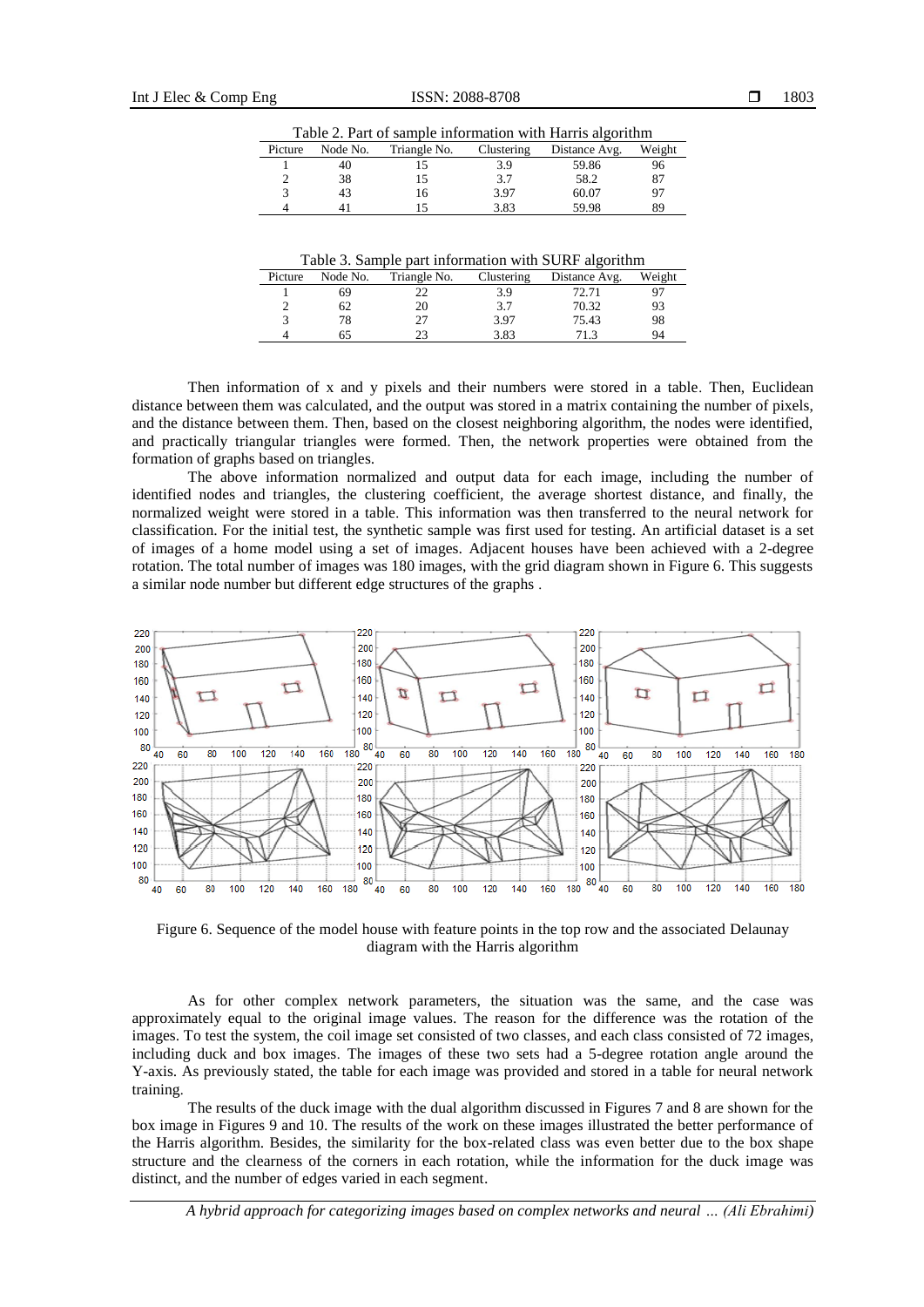

Figure 9. Results for box image with Harris algorithm

 $\overline{\mathbf{a}}$ 

Target

 $\overline{\mathbf{g}}$ 

Figure 10. Results for box image with SURF algorithm

20<br>Target

20<br>Target

#### **5. CONCLUSION**

 $\frac{30}{1}$ 

The present study introduced a hybrid method based on complex and neural networks for image classification. For this purpose, the key points of the images were first identified. By identifying key points using different images of an object at different angles and using the edge-matching algorithm, it identified the edges and the formation of triangles. The image is represented as a graph, and by converting the graph into a complex grid, the image looks like a complex grid. By converting the image into a complex grid, the parameters associated with it can be calculated. Finally, the calculated information was fed to the neural network, and it was determined that these parameters are suitable properties for comparing and classifying images. It is recommended to use more appropriate approaches and methods for classification by improving the neural network learning process or similar methods.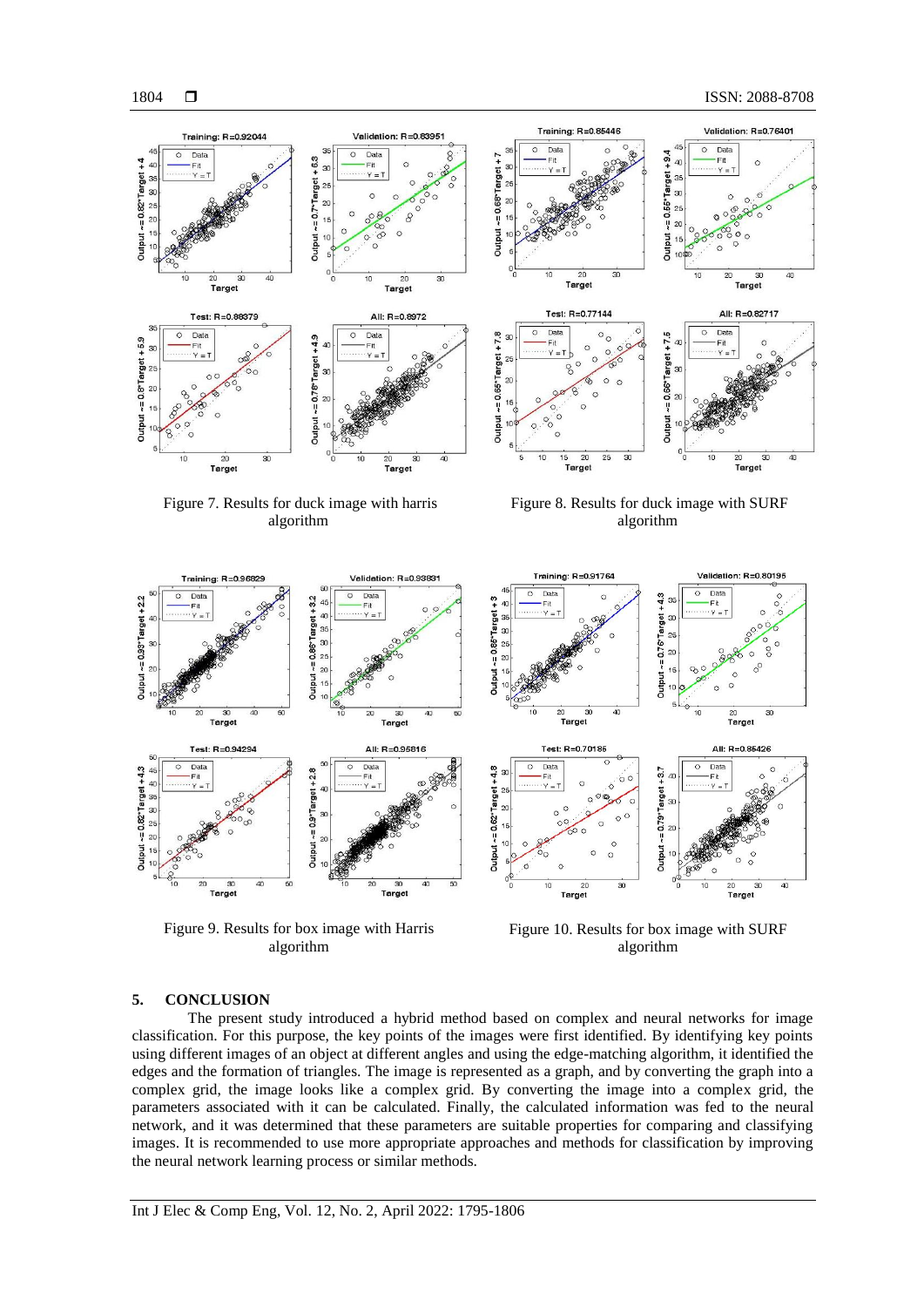#### **REFERENCES**

- [1] S. H. Shirazi, N. U. A. Khan, A. I. Umar, M. I. Razzak, S. Naz, and B. AlHaqbani, "Content-based image retrieval using texture color shape and region," *International Journal of Advanced Computer Science and Applications*, vol. 7, no. 1, 2016, doi: 10.14569/IJACSA.2016.070156.
- [2] M. H. Shakoor and F. Tajeripour, "Local entropy pattern for feature extraction of texture images," *Machine Vision and Image Processing*, vol. 3, no. 2, pp. 73–85, 2017.
- [3] R. K. Lingadalli and N. Ramesh, "Content based image retrieval using color, shape and texture," *International Advanced Research Journal in Science, Engineering and Technology*, vol. 2, no. 6, pp. 40–45, 2015, doi: 10.17148/IARJSET.2015.2610.
- [4] D. G. Lowe, "Object recognition from local scale-invariant features," in *Proceedings of the Seventh IEEE International Conference on Computer Vision*, 1999, vol. 2, pp. 1150–1157, doi: 10.1109/ICCV.1999.790410.
- [5] H. Bay, A. Ess, T. Tuytelaars, and L. Van Gool, "Speeded-up robust features (SURF)," *Computer Vision and Image Understanding*, vol. 110, no. 3, pp. 346–359, Jun. 2008, doi: 10.1016/j.cviu.2007.09.014.
- [6] C. Tomasi and T. Kanade, "Detection and tracking of point features," *Pattern Recognition*, vol. 37, pp. 165–168, 2004.
- [7] C. Harris and M. Stephens, "A combined corner and edge detector," in *Procedings of the Alvey Vision Conference 1988*, 1988, pp. 147–151, doi: 10.5244/C.2.23.
- [8] A. Sanfeliu and K.-S. Fu, "A distance measure between attributed relational graphs for pattern recognition," *IEEE Transactions on Systems, Man, and Cybernetics*, vol. 13, no. 3, pp. 353–362, May 1983, doi: 10.1109/TSMC.1983.6313167.
- [9] A. Torsello and E. R. Hancock, "Computing approximate tree edit distance using relaxation labeling," *Pattern Recognition Letters*, vol. 24, no. 8, pp. 1089–1097, May 2003, doi: 10.1016/S0167-8655(02)00255-6.
- [10] K. M. Borgwardt and H. Kriegel, "Shortest-path kernels on graphs," in *Fifth IEEE International Conference on Data Mining (ICDM'05)*, 2005, pp. 74–81, doi: 10.1109/ICDM.2005.132.
- [11] J. Ramon and T. Gartner, "Expressivity versus eciency of graph kernels," in *Proceedings of the First International Workshop on Mining Graphs, Trees and Sequences*, 2003, pp. 65–74.
- [12] N. Shervashidze, S. V. N. Vishwanathan, T. H. Petri, K. Mehlhorn, and K. M. Borgwardt, "Efficient graphlet kernels for large graphs comparison," in *12th International Conference on Artifical Intelligence and Statistics (AISTATS)*, 2009, pp. 488–495.
- [13] A. Robles-Kelly and E. R. Hancock, "Graph edit distance from spectral seriation," *IEEE Transactions on Pattern Analysis and Machine Intelligence*, vol. 27, no. 3, pp. 365–378, Mar. 2005, doi: 10.1109/TPAMI.2005.56.
- [14] R. Myers, R. C. Wison, and E. R. Hancock, "Bayesian graph edit distance," *IEEE Transactions on Pattern Analysis and Machine Intelligence*, vol. 22, no. 6, pp. 628–635, Jun. 2000, doi: 10.1109/34.862201.
- [15] J. Tang, C. Zhang, and B. Luo, "A new approach to graph seriation," in *First International Conference on Innovative Computing, Information and Control*, 2006, vol. 3, pp. 625–628, doi: 10.1109/ICICIC.2006.385.
- [16] X. Gao, B. Xiao, D. Tao, and X. Li, "Image categorization: graph edit direction histogram," *Pattern Recognition*, vol. 41, no. 10, pp. 3179–3191, Oct. 2008, doi: 10.1016/j.patcog.2008.03.025.
- [17] H. Zhou, J. Li, J. Li, F. Zhang, and Y. Cui, "A graph clustering method for community detection in complex networks," *Physica A: Statistical Mechanics and its Applications*, vol. 469, pp. 551–562, Mar. 2017, doi: 10.1016/j.physa.2016.11.015.
- [18] B. Luo, R. C. Wilson, and E. R. Hancock, "Spectral embedding of graphs," *Pattern Recognition*, vol. 36, no. 10, pp. 2213–2230, Oct. 2003, doi: 10.1016/S0031-3203(03)00084-0.
- [19] J. Tang, B. Jiang, C.-C. Chang, and B. Luo, "Graph structure analysis based on complex network," *Digital Signal Processing*, vol. 22, no. 5, pp. 713–725, Sep. 2012, doi: 10.1016/j.dsp.2012.04.011.
- [20] H. Khani and K. Mirzaei, "Modeling and simulation of cancer as a biological system with multi-agent systems approach based on complex network theory," in *Iranian Intelligent Systems Conference*, 2013, pp. 444–449.
- [21] H. Li and Z. Liu, "Multivariate time series clustering based on complex network," *Pattern Recognition*, vol. 115, Jul. 2021, doi: 10.1016/j.patcog.2021.107919.
- [22] L. Lü, L. Ge, L. Gao, C. Han, and C. Li, "Synchronization transmission of spiral wave and turbulence in uncertain time-delay neuronal networks," *Physica A: Statistical Mechanics and its Applications*, vol. 525, pp. 64–71, Jul. 2019, doi: 10.1016/j.physa.2019.03.054.
- [23] A. Menc, D. Pająk, and P. Uznański, "Time and space optimality of rotor-router graph exploration," *Information Processing Letters*, vol. 127, pp. 17–20, Nov. 2017, doi: 10.1016/j.ipl.2017.06.010.
- [24] I. Zelinka and G. Chen, *Evolutionary algorithms, swarm dynamics and complex networks*, vol. 26. Berlin, Heidelberg: Springer Berlin Heidelberg, 2018.
- [25] L. N. Couto, A. R. Backes, and C. A. Z. Barcelos, "Texture characterization via deterministic walks' direction histogram applied to a complex network-based image transformation," *Pattern Recognition Letters*, vol. 97, pp. 77–83, Oct. 2017, doi: 10.1016/j.patrec.2017.07.013.

# **BIOGRAPHIES OF AUTHORS**



Ali Ebrahimi **D**<sup>[9]</sup> <sup>sc</sup> P obtained his B.Sc. in Applied Mathematics from Yazd University in 1996 and his M.Sc. in Computer Software Engineering from Yazd Azad University in 2014. He is currently a Ph.D. candidate in Computer Software Engineering at Islamic Azad University of Maybod and is working as the head of ICT at Yazd Gas Company. He can be contacted at email: [ali.ebrahimi.yazd@gmail.com.](mailto:ali.ebrahimi.yazd@gmail.com)